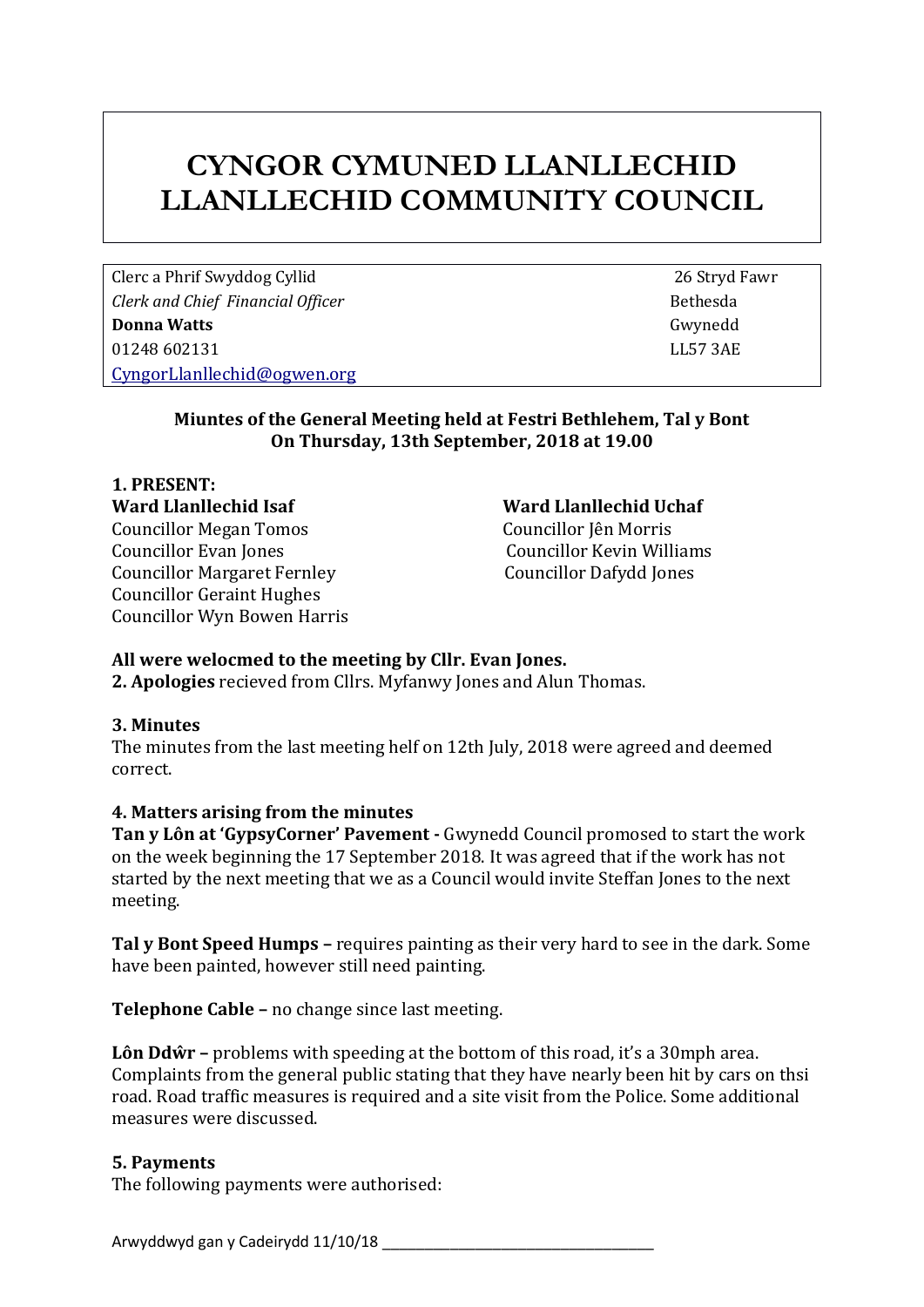Talybont Grass Cutting (July) **EXAM** Equation **EXA** Equation **EXA** Equation **EXA** Equation **EXA** Talybont Grass Cutting (August)  $\epsilon$  200.00 Tir a Choed **E330.00** 

#### **6. Correspondence**

**Submitted –** letter from the Planning Inspectorate – which have been appointed to prepare a local public enquiry regarding the (The Wales Rod and Line (Salmon and Sea Trout) Byelaws 2017- an invitation has been received to attend, and/or to make/add any comments. It was agreed that Cllr. Evan Jones will attend, however no additional comments required to the previous Counci response..

**Submitted –** email from Snowdonia National Park - an Evening with Community and Town Councils during October. Cllrs. Kevin Williams, Alun Thomas and Dafydd Jones will be attending.

**Submitted-** sheet and poster recieved in regards to the Cyngor Gwynedd Public Consultation: Which services are important to the people of Gwynedd? Public meeting to be held in Bethesda on Wednesday 19th September at 19.00. Cllrs. Margaret Fernley, Evan Jones and Megan Tomos will be attending.

### **7. Reports from representatives**

**Partneriaeth Ogwen –** all recieved a written report on the current work the Parneriath are undertaking.

**Carneddau Project –** a little dissappointed that some activites have already been undertaken, and no information has been recived beforehand.

#### **8. The Mountain**

The following points were discussed:

**8.1** The Council are happy to cooperate with the National Trust and will be providing a statement of support.

**8.2** Figures have been recived from Carmarthen. The Clerk to send letters out to the graziers as soon as possible.

**8.3** The Sheperd has decided to stay in his role.

#### **9.Planning Decisions:**

**C18/0395/21/LL**

Spinnies, Aber Ogwen, Bangor Erection of bird watching hut and footpath **Decision-** application registered.

#### **C18/0557/21/LL**

1 Cap Coch, Tyddyn Cottage, Talybont, Bangor The erection of a two storey side extension to include the change and extension to the current former window. **Decision –** Permitted, with conditions.

#### **Planning Applications:**

**C18/0766/21/LL** *(Cllr. Geraint Hughes declared his interest and left the room)* Cae Mawr, Talybont, Bangor The demolition of the current conservatory and to erect and extension in it's place. **Decision –** No objection.